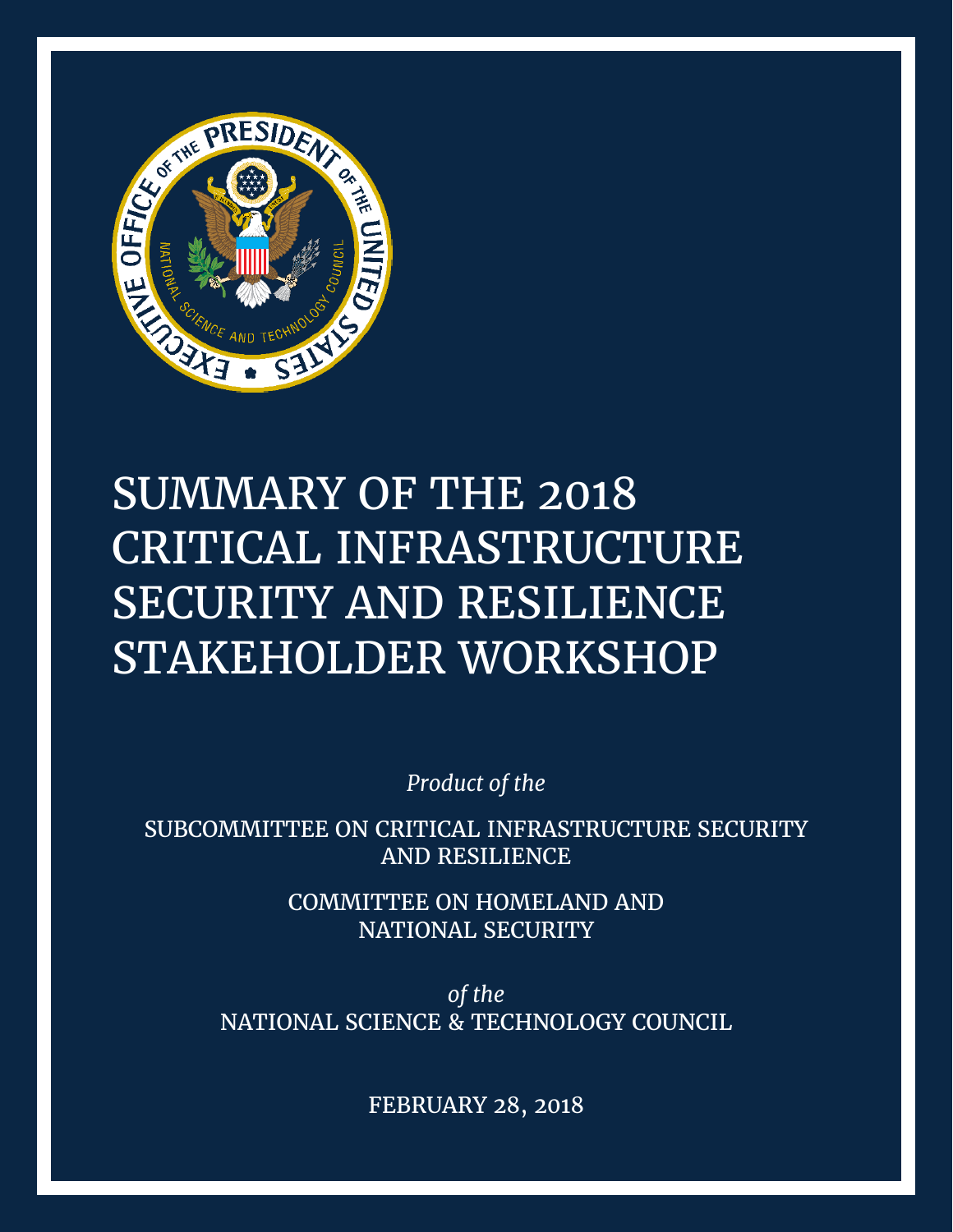# **Key Takeaways**

At the National Science and Technology Council (NSTC) 2018 Critical Infrastructure Security and Resilience (CISR) Stakeholder Workshop, held on February 28, 2018, in Washington, D.C., Federal, state, private, and academic stakeholders shared research needs, breakthroughs, and observations about emerging threats and challenges to the security and resilience of the Nation's critical infrastructure. Key takeaways include:

- Computational models, sensor networks, big data, and self-healing systems are promising approaches to solving CISR challenges;
- Techniques and technologies developed for one sector or system may be successfully adapted into others; and
- Research and development (R&D) into the dynamics of interdependent systems and into human and social factors in critical infrastructure systems are of particular interest.

# **Background**

l

The Federal Government has identified 16 critical infrastructure sectors<sup>1</sup> whose security and resilience are so vital to the United States that their incapacitation or destruction would have a debilitating effect on security, national economic security, national public health or safety, or any combination thereof. While the security and resilience of this infrastructure is essential, ever-changing risks from natural hazards, human adversaries with growing capabilities, increasing automation, and systemic interdependence make constant advancements in R&D crucial. As the Trump Administration's 2019 Research and Development Budget priorities memo noted, "agencies should invest in R&D to increase the security and resilience of the Nation's critical infrastructure from both physical threats and cyber-attacks, which have increased rapidly in number and complexity in recent years."<sup>2</sup>

The NSTC Committee on Homeland and National Security's CISR R&D Subcommittee, which is cochaired by the Department of Homeland Security, The White House Office of Science and Technology Policy, and the U.S. Army Corps of Engineers, organized the workshop to share insights and build relationships between the public and private sectors and across the critical infrastructure sectors. Representatives from every Federal agency with lead responsibility for a critical infrastructure sector plus public and private stakeholders from 13 of the 16 sectors participated.

<sup>&</sup>lt;sup>1</sup> Per Presidential Policy Directive 21, the 16 Critical Infrastructure Sectors are: Chemical; Commercial Facilities; Communications; Critical Manufacturing; Dams; Defense Industrial Base; Emergency Services; Energy; Financial Services; Food and Agriculture; Government Facilities; Healthcare and Public Health; Information Technology; Nuclear Reactors, Materials, and Waste; Transportation; and Water and Wastewater Systems.

<sup>2</sup> [https://www.whitehouse.gov/sites/whitehouse.gov/files/ostp/fy2019-administration-research-development](https://www.whitehouse.gov/sites/whitehouse.gov/files/ostp/fy2019-administration-research-development-budget-priorities.pdf)[budget-priorities.pdf](https://www.whitehouse.gov/sites/whitehouse.gov/files/ostp/fy2019-administration-research-development-budget-priorities.pdf)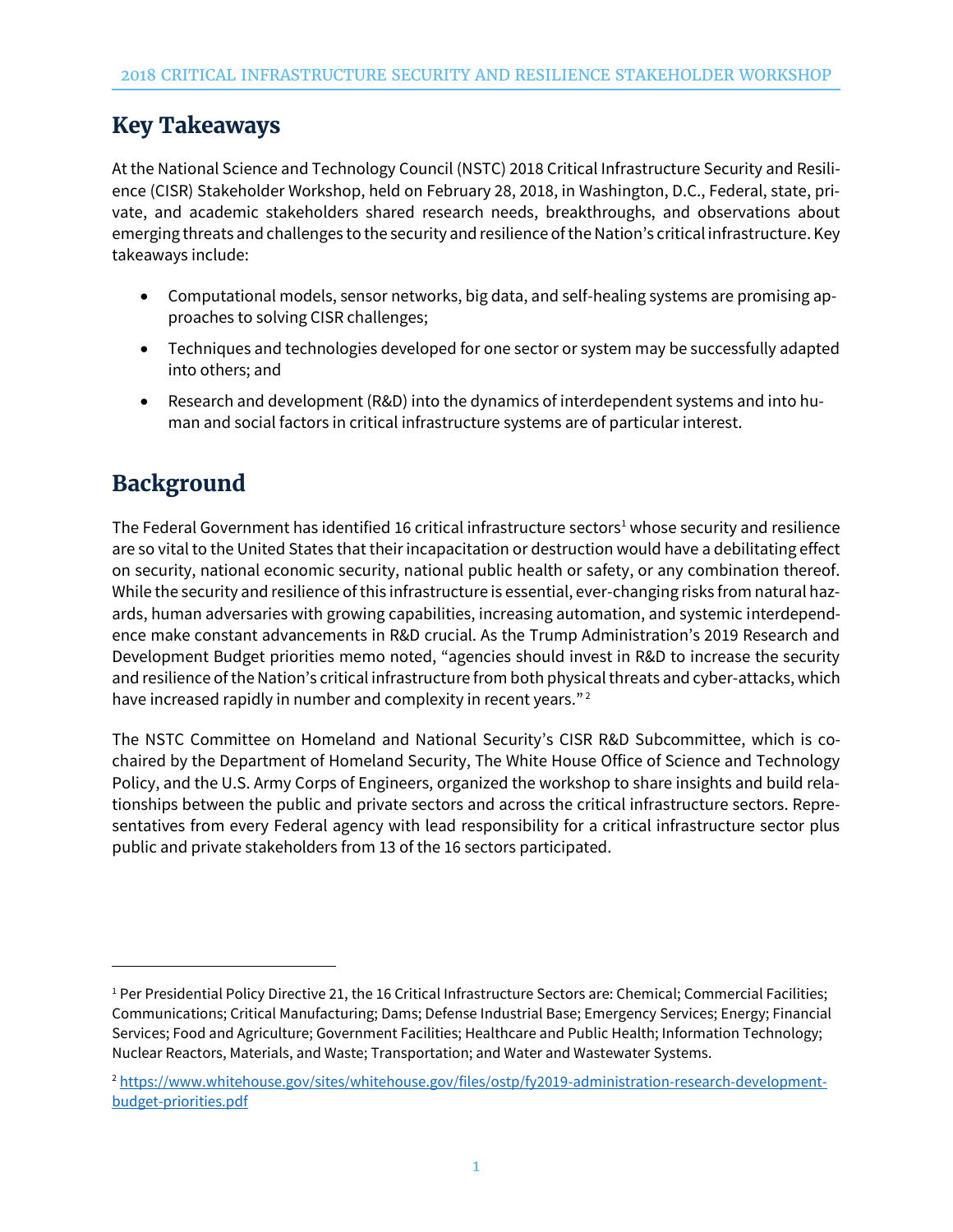## **Event Focus**

The workshop was organized around three high-priority topics:

#### **A. Science and Technology Strategies for Improving Resilience in Interdependent Systems**

The growth of complex interdependencies within critical infrastructure systems can be partly attributed to technological advancements, including advanced sensors, wireless networks, and big-data dependent processes being coupled with legacy systems. Although greater connectedness and interdependence allow for improved performance, they also increase the number and types of vulnerabilities adversaries can exploit. Identifying and modeling interdependencies and their cascading effects was identified as a key challenge.

The risk of cyber-attacks continues to rise. Systems engineers should design to keep intruders out and also to mitigate the vulnerabilities intruders may target when they gain entry. More research is needed to advance detection, prevention, and mitigation capabilities. Novel approaches, including increased automation and artificial intelligence, are needed to develop security measures that balance functionality, reliability, and safety.

More R&D is needed to improve the understanding of "humans in the loop," including when it is better for an intelligent human to make a decision versus when it is better for a computer to assess an issue to avoid human error. Increased collaboration and coordination between researchers, operators, and owners across sectors can help ensure that the right research is undertaken, advances quickly, and is put to good use.

## **B. Next-Generation or Emerging Technologies for Critical Infrastructure**

New materials offer promise for addressing infrastructure life-cycle issues because of their potential to improve resilience and extend system life expectancies. Sensing technologies could allow for continuous system monitoring and more precise inspection. Advancements in computing techniques promise new approaches for data-informed simulations to explore system performance in the face of changing conditions and threats, as well as more accurate anticipation of the performance of aging systems. Looking ahead, next-generation technologies may also include self-healing materials and buildings, widespread 3-D printing of complex materials, and increased use of robotics.

Strategies and standards should be reevaluated to more efficiently integrate innovative materials and technologies to improve infrastructure and move towards performance-based risk-management standards. Robust risk assessments are needed to better target investments and prioritize the maintenance and rebuilding of critical infrastructure.

#### **C. Working Across Public and Private Sectors to Advance Research, Development, and Dissemination**

Public-private relationships foster information sharing, improve researcher diversity and appreciation for real-world challenges, and increase researcher access to data and field settings. New technologies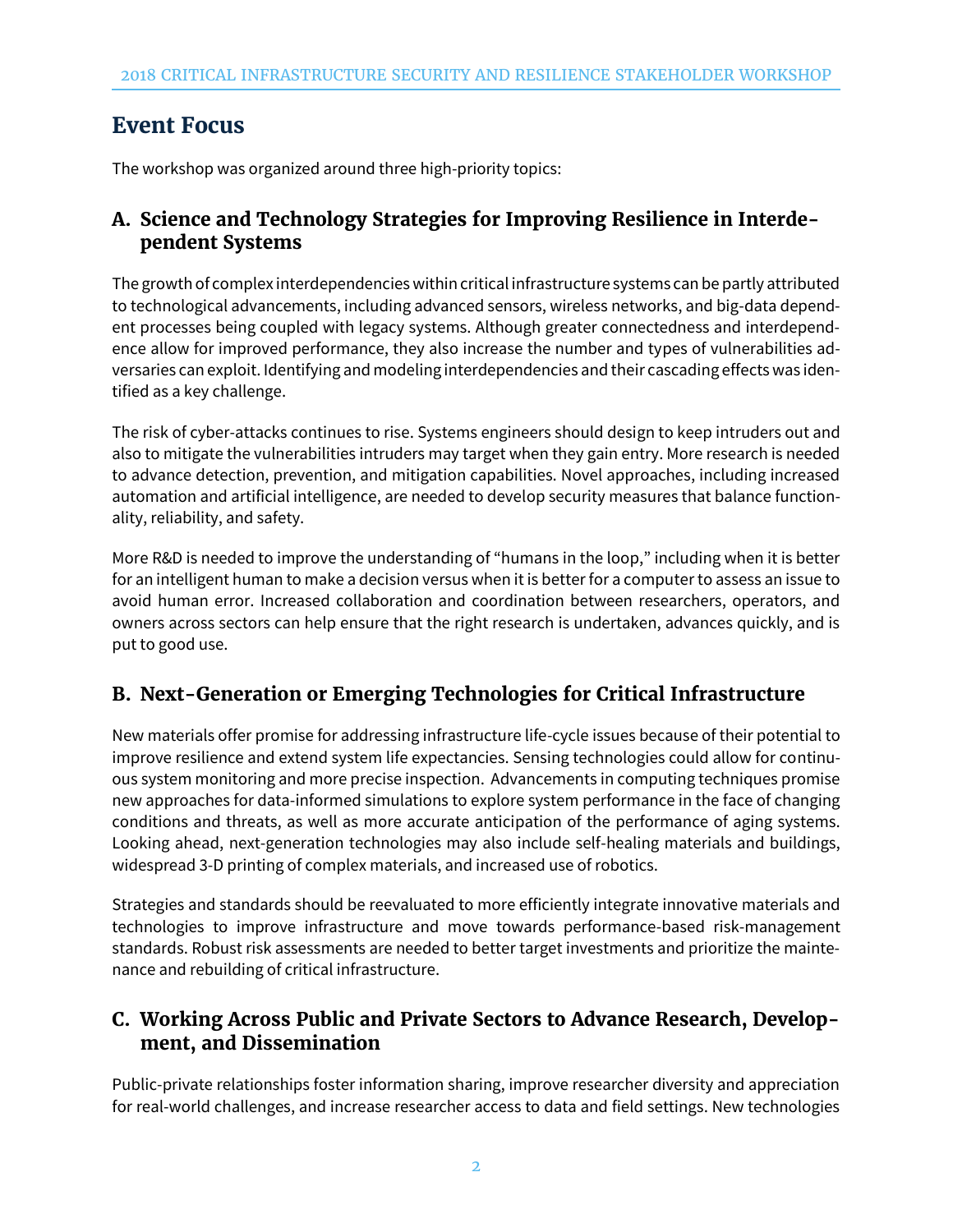that leverage communication and data sharing between the public and private sectors have been especially helpful in crisis situations, enabling stakeholders to coordinate and quickly disseminate critical information from public and private sources during regional disasters. Public-private collaborations allow large and diverse datasets to be formed, vetted, and integrated onto customized information dashboards for decision-makers and responders while ensuring data integrity.

International collaboration is also helpful, as other nations face many of the same infrastructure challenges as the United States, including cyber infrastructure resilience in areas such as optical networking, the "Internet of Things," and big data. Partnerships between stakeholders in the telecommunications and computing industries are examples of how resilience can be improved through better communication. However, key challenges remain, including developing and maintaining a robust, diverse workforce, and building and maintaining trust in relationships across sectors for increased information sharing.

# **Summary**

The workshop provided an opportunity to forge new relationships across critical infrastructure sectors and communities, increase cross-sector awareness regarding common challenges and research opportunities, and share information about emerging technologies and advances in R&D. Continued communication across sectors, agencies, and communities will help ensure timely, impactful integration of innovative solutions for common challenges going forward.